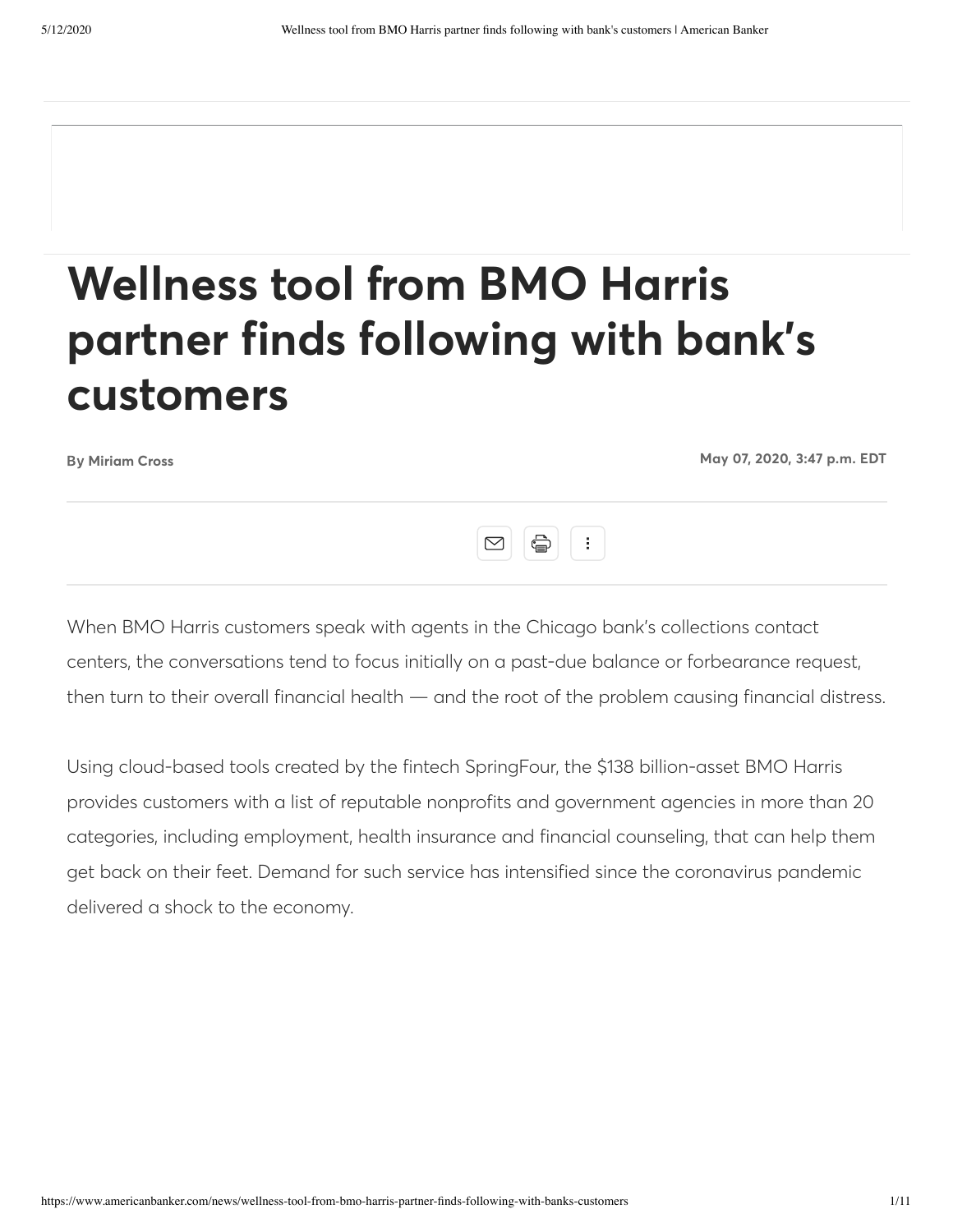# Spring in their step

The ability to offer SpringFour's financial wellness tool to BMO Harris customers has provided several benefits, the bank's service reps said

## 90%: Helps them provide better service

#### 86%: Makes them feel better about their work

### 73%: Strengthens image of BMO Harris in eyes of customers

Source: The company

SpringFour curates local, state and national financial resources in more than 475 U.S. cities. Resources range from nearby food pantries to loans and grants for small businesses, as well as child care for low-income families and discounts on prescription medicine.

#### **[Podcast Mobile security—delivering the mobile experience customers want with the](http://www.americanbanker.com/podcast/mobile-securitydelivering-the-mobile-experience-customers-want-with-the-security-they-need) security they need**

New tools can make your mobile apps more secure

**S P O N S O R C O N T E N T F R O MOneSpan** 

Since March 10, SpringFour has added 2,500 resources pertaining to finances, food and health to that list during the pandemic, giving consumers more places to turn to in a time of need.

One of the big selling points for BMO Harris is SpringFour's rigorous vetting process, said Ben Schack, head of digital partnerships at BMO Harris — something that is especially important now as fraudsters target vulnerable consumers.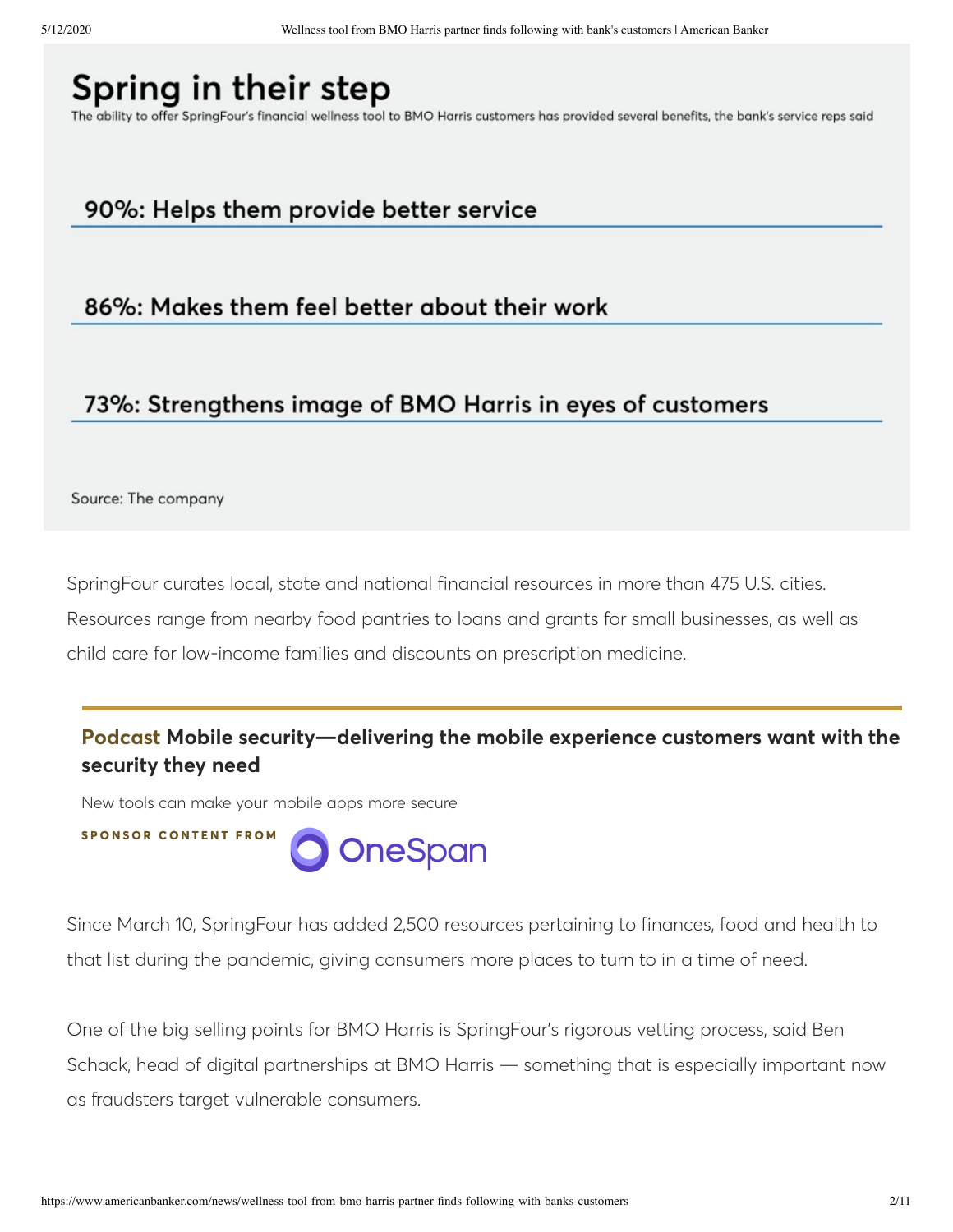"They're not trying to be the Yellow Pages or Google of nonprofits," Schack said. "They are trying to curate good resources."

# **CORONAVIRUS IMPACT: ADDITIONAL COVERAGE**

- **1 [Coronavirus scuttles major credit union-bank deal](https://www.americanbanker.com/news/coronavirus-scuttles-major-credit-union-bank-deal)**
- **2 [The Fed should tailor its business loan programs for consumers](https://www.americanbanker.com/opinion/the-fed-should-tailor-its-business-loan-programs-for-consumers)**
- **3 [Is Fed taking too long on middle-market loan relief?](https://www.americanbanker.com/news/is-fed-taking-too-long-on-middle-market-loan-relief)**

The relationship between BMO Harris and SpringFour started as a mentorship. BMO Harris and the technology incubator 1871 formed a fintech mentorship program in 2017 for startups in the Chicago area. SpringFour was a mentee in that first year. Then the bank began using SpringFour's tools in 2018.

SpringFour offers two versions of its financial wellness software. The S4pro tool is meant for customer service agents who handle collections or loss mitigation. If they find that a customer is dealing with an unexpected medical expense or job loss, for example, they can email them a list of SpringFour's recommended assistance programs in their area or read them referrals over the phone.

The S4direct tool is meant to be self-service and can be embedded on the financial institution's website or mobile app. This way, customers can enter their ZIP code, tick off the categories most relevant to their needs and scroll through a list of programs, which include the distance from their ZIP code, a summary of what they offer and a link to each program's website.

Since deploying both tools in 2018, BMO Harris has made about 35,000 referrals to financial resources through S4direct and 200,000 through S4pro.

But since the bank linked to the S4direct search tool on its COVID-19 landing page (it normally sits on web pages related to lending), use of the self-service tool has grown by 500%. Referrals